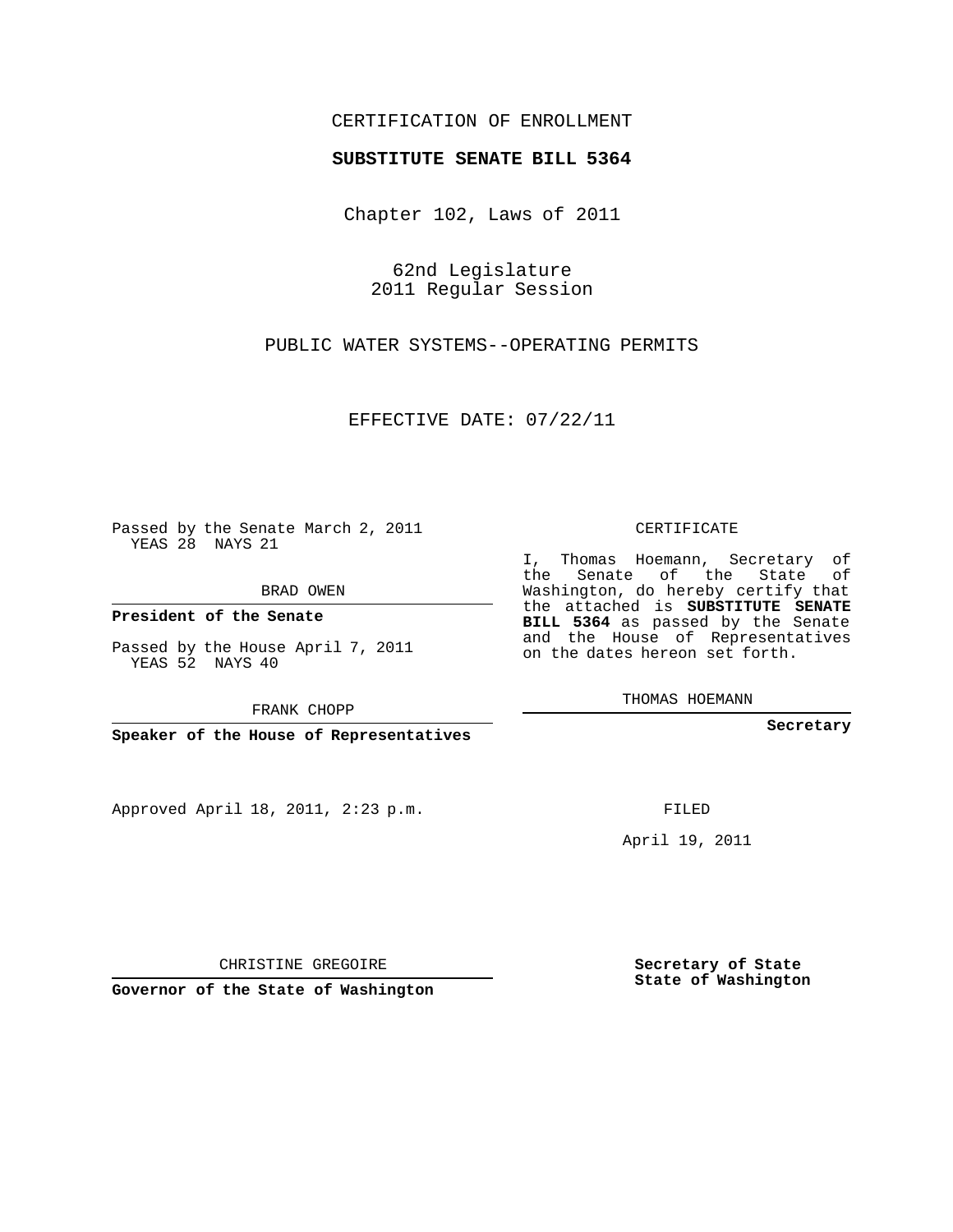## **SUBSTITUTE SENATE BILL 5364** \_\_\_\_\_\_\_\_\_\_\_\_\_\_\_\_\_\_\_\_\_\_\_\_\_\_\_\_\_\_\_\_\_\_\_\_\_\_\_\_\_\_\_\_\_

\_\_\_\_\_\_\_\_\_\_\_\_\_\_\_\_\_\_\_\_\_\_\_\_\_\_\_\_\_\_\_\_\_\_\_\_\_\_\_\_\_\_\_\_\_

Passed Legislature - 2011 Regular Session

**State of Washington 62nd Legislature 2011 Regular Session**

**By** Senate Environment, Water & Energy (originally sponsored by Senators Swecker, Pridemore, Fraser, Nelson, Honeyford, Shin, and Morton; by request of Department of Health)

READ FIRST TIME 02/09/11.

 1 AN ACT Relating to public water system operating permits; and 2 amending RCW 70.119A.110.

3 BE IT ENACTED BY THE LEGISLATURE OF THE STATE OF WASHINGTON:

 4 **Sec. 1.** RCW 70.119A.110 and 2003 1st sp.s. c 5 s 18 are each 5 amended to read as follows:

 6 (1) No person may operate a group A public water system unless the 7 person first submits an application to the department and receives an 8 operating permit as provided in this section. A new application must 9 be submitted upon any change in ownership of the system. ((Any person 10 operating a public water system on July 28, 1991, may continue to 11 operate the system until the department takes final action, including 12 any time necessary for a hearing under subsection (3) of this section, 13 on a permit application submitted by the person operating the system 14 under the rules adopted by the department to implement this section.))

 (2) The department may require that each application include the information that is reasonable and necessary to determine that the system complies with applicable standards and requirements of the federal safe drinking water act, state law, and rules adopted by the department or by the state board of health.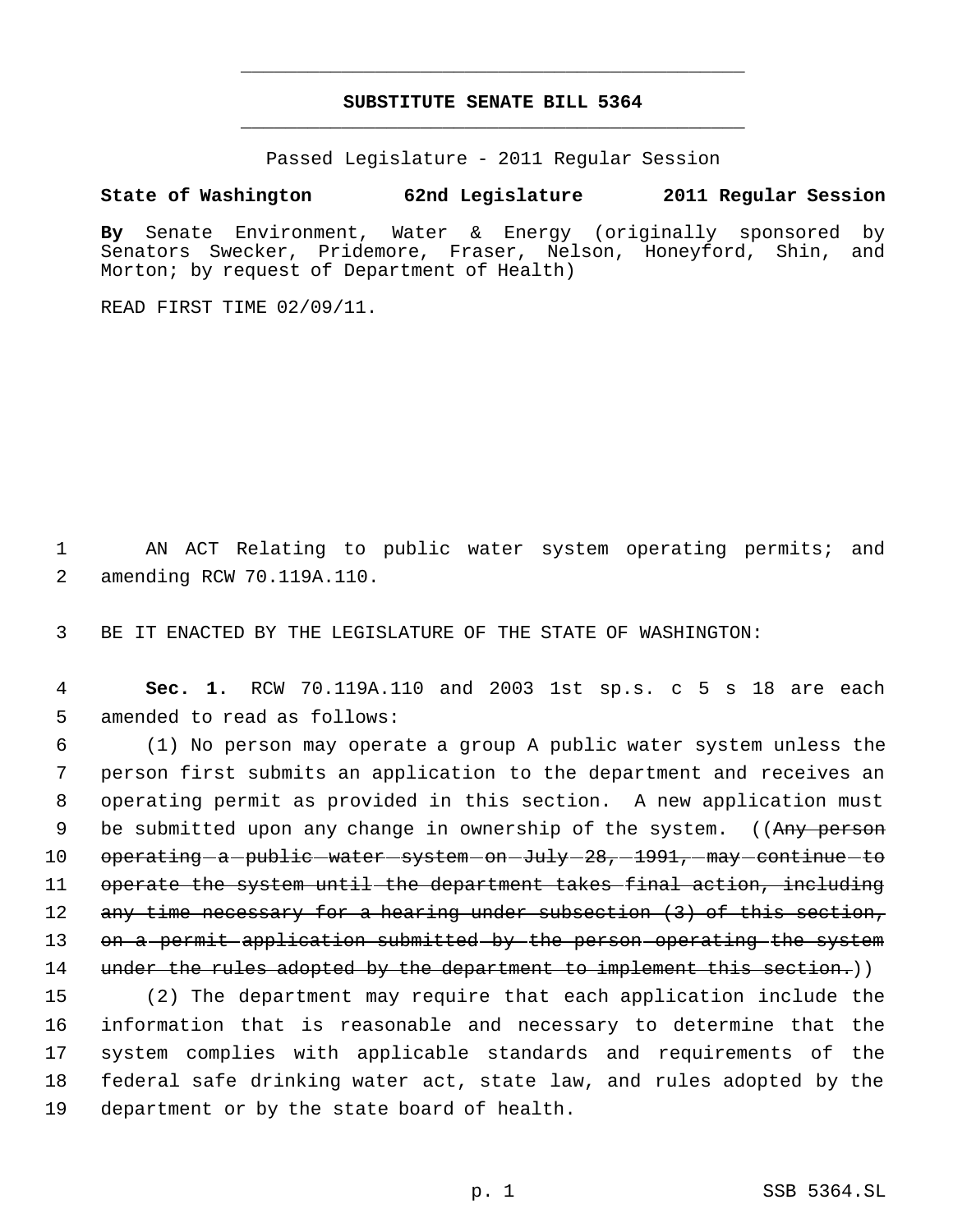(3) Following its review of the application, its supporting material, and any information received by the department in its investigation of the application, the department shall issue or deny the operating permit. The department shall act on initial permit applications as expeditiously as possible, and shall in all cases either grant or deny the application within one hundred twenty days of receipt of the application or of any supplemental information required to complete the application. The applicant for a permit shall be entitled to file an appeal in accordance with chapter 34.05 RCW if the department denies the initial or subsequent applications or imposes conditions or requirements upon the operator. Any operator of a public water system that requests a hearing may continue to operate the system until a decision is issued after the hearing.

 (4) At the time of initial permit application or at the time of permit renewal the department may impose such permit conditions, requirements for system improvements, and compliance schedules as it determines are reasonable and necessary to ensure that the system will provide a safe and reliable water supply to its users.

 (5) Operating permits shall be issued for a term of one year, and shall be renewed annually, unless the operator fails to apply for a new permit or the department finds good cause to deny the application for renewal.

23 (6) Each application shall be accompanied by an annual fee ((as 24 follows:

25  $(a)$  The annual fee for public water supply systems serving fifteen to forty-nine service connections shall be twenty-five dollars.

27 (b) The annual fee for public water supply systems serving fifty to three thousand three hundred thirty-three service connections shall be 29 based on a uniform per service connection fee of one dollar and fifty cents per service connection.

 (c) The annual fee for public water supply systems serving three 32 thousand - three - hundred - thirty-four - to - fifty-three - thousand - three hundred thirty-three service connections shall be based on a uniform per service connection fee of one dollar and fifty cents per service 35 connection-plus-ten-cents-for-each-service-connection-in-excess-of three thousand three hundred thirty-three service connections.

37 (d) The annual fee for public water supply systems serving fifty-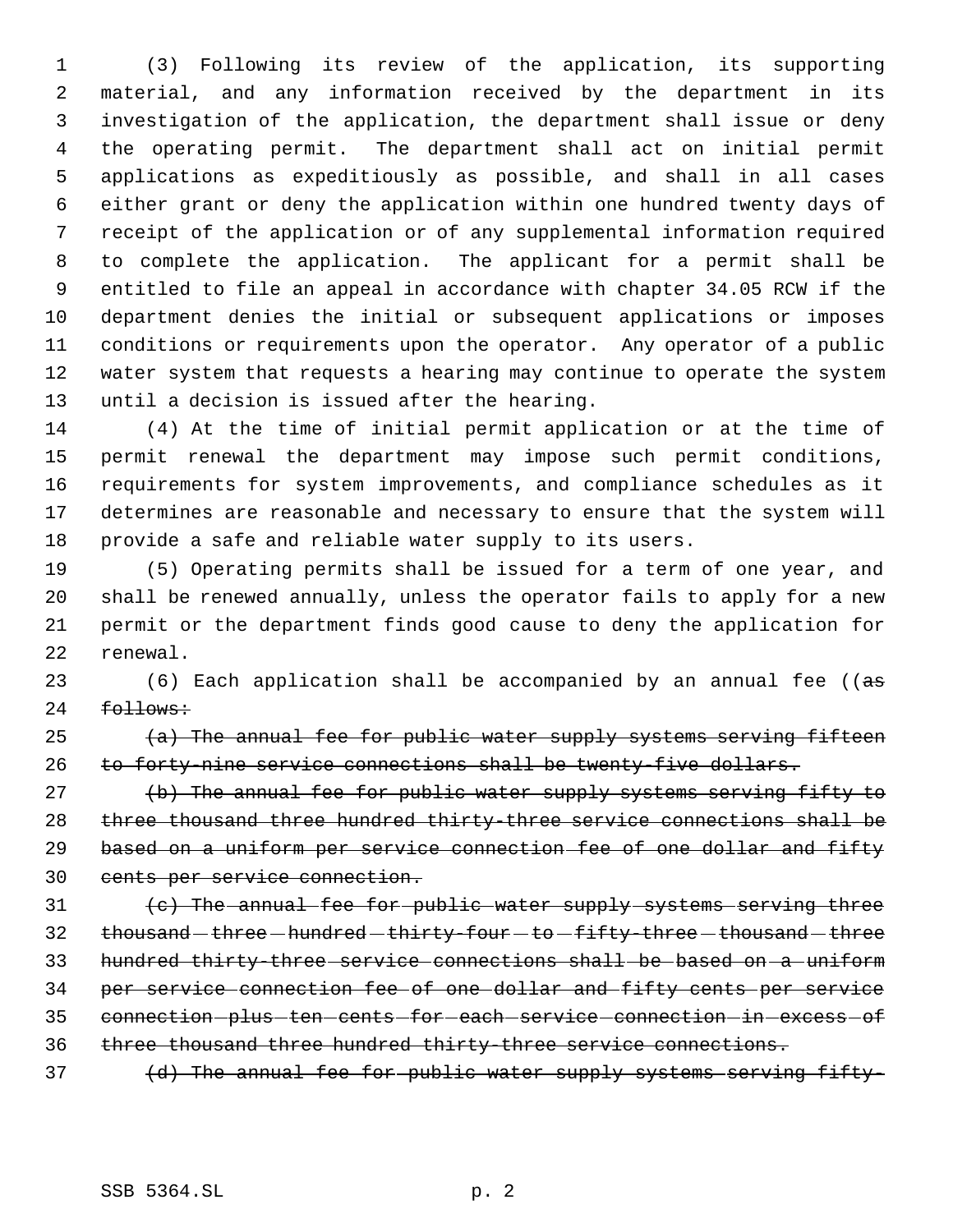1 three thousand three hundred thirty four or more service connections

2 shall be ten thousand dollars.

 $\{e\}$  - In -addition - to - the -fees - under -  $\{a\}$  - through -  $\{d\}$  - of - this 4 subsection, the department may charge an additional one time fee of 5 five dollars for each service connection in a new water system.

 $(f)$  Until June 30, 2007, in addition to the fees under  $(a)$  through  $(e)$   $-$  of  $-$  this  $-$  subsection,  $-$  the  $-$  department  $-$  may  $-$  charge  $-$  municipal  $-$  water 8 suppliers, as defined in RCW 90.03.015, an additional annual fee equivalent to twenty-five cents for each residential service connection for the purpose of funding the water conservation activities in RCW  $11 \quad 70.119A.180)$ .

12 (7) The department shall adopt rules, in accordance with chapter 13 34.05 RCW, necessary to implement this section.

14 (8) The department shall establish by rule categories of annual 15 operating permit fees based on system size, complexity, and number of 16 service connections. Fees charged must be sufficient to cover, but may 17 not exceed, the costs to the department of administering a program for 18 safe and reliable drinking water. The department shall use operating 19 permit fees to monitor and enforce compliance by group A public water 20 systems with state and federal laws that govern planning, water use 21 efficiency, design, construction, operation, maintenance, financing, 22 management, and emergency response.

23  $((+7))$  (9) The annual per-connection fee may not exceed one dollar 24 and fifty cents. The department ((may)) shall phase-in ((the)) 25 implementation ((for any group of systems provided)) of any annual fee 26 increase greater than ten percent, and shall establish the schedule for 27 implementation ((is established)) by rule. ((Prior to implementing the 28 operating permit requirement on water systems having less than five 29 hundred - service - connections, - the -department - shall - form - a - committee 30 composed of persons operating these systems. The committee shall be 31 composed of the department of health, two operators of water systems 32 having under one hundred connections, two operators of water systems 33 having between one hundred and two hundred service connections, two 34 operators of water systems having between two hundred and three hundred 35 service-connections, -two -operators -of -water -systems -having -between 36 three hundred and four hundred service connections, two operators of 37 water-systems-having-between-four-hundred-and-five-hundred-service 38 connections, and two county public health officials. The members shall